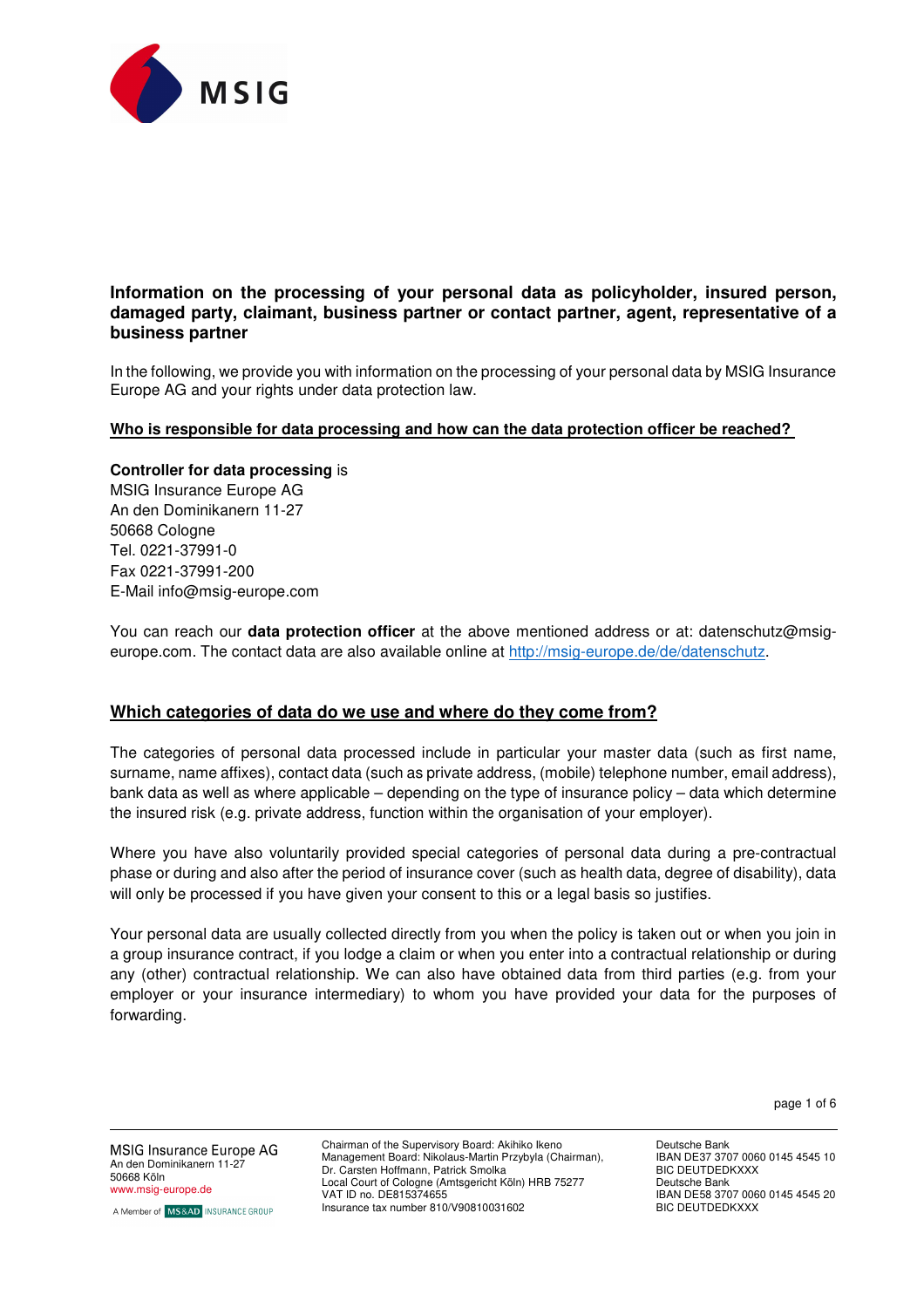

# **For which purposes and on which legal foundation are data processed?**

We process your personal data in compliance with the provisions of the EU General Data Protection Regulation (GDPR) and other applicable laws (e.g. with respect to general equal treatment) as well as the local regulations applicable to the respective branches (e.g. in the Netherlands the "Gedragscode Verwerking Persoonsgegevens Verzekeraars" of the "Verbond van Verzekeraars").

Data processing serves the purpose of checking whether insurance cover can be granted, the implementation and handling of the insurance contract, any processing of claims and, where applicable, the initiation or performance of any other contractual relationship. The prime legal foundation here is provided by Art. 6 (1) GDPR, namely under letter b) (policyholders, damaged policyholders, natural persons as contractual partners), under letter c) (insured persons, damaged parties who are not policyholders or other parties lodging claims) and letter f) (contact partners, agents and other representatives of contracting partners). In addition, your separate consent in accordance with Art. 6 (1) a), 7 GDPR may be applied as permission provision.

We also process your data to counter fraud and ensure the integrity of the financial sector on the basis of Art. 6 (1) f) GDPR. This is in the interest of our customers, our employees, our organisation and other financial services companies. Where necessary, we process your data on this basis also to protect the legitimate interests of third parties (e.g. public authorities).

We are also obliged by virtue of the European Anti-terrorism Regulations 2580/2001 and 881/2002 to compare your data against the so-called "EU terror lists" to ensure that in future no monies or other economic resources are provided for terrorist purposes.

The processing of special categories of personal data (e.g. health data) is based on your consent in accordance with Art. 9 (2) lit. a GDPR, unless statutory foundations such as Art. 9 (2) lit. b are pertinent.

Your personal data will be treated confidentially at all times. We will notify you beforehand should we wish to process your personal data for a purpose which is not mentioned above.

## **Who receives your data?**

Within our company only those individuals and offices receive your personal data which require such for the decision on granting insurance cover, to satisfy our pre-contractual, contractual and statutory duties and generally to initiate, perform or complete contractual relationships. In order to enable us to fulfil these tasks, in individual cases, co-insurers and/or reinsurers and service providers, in particular consultants and technical experts, receive your personal data.

In order to guarantee a high availability and a simultaneously high level of protection for our data, we make use of specialised service providers. A list of the contractors and service providers we use and with whom

Page 2 of 6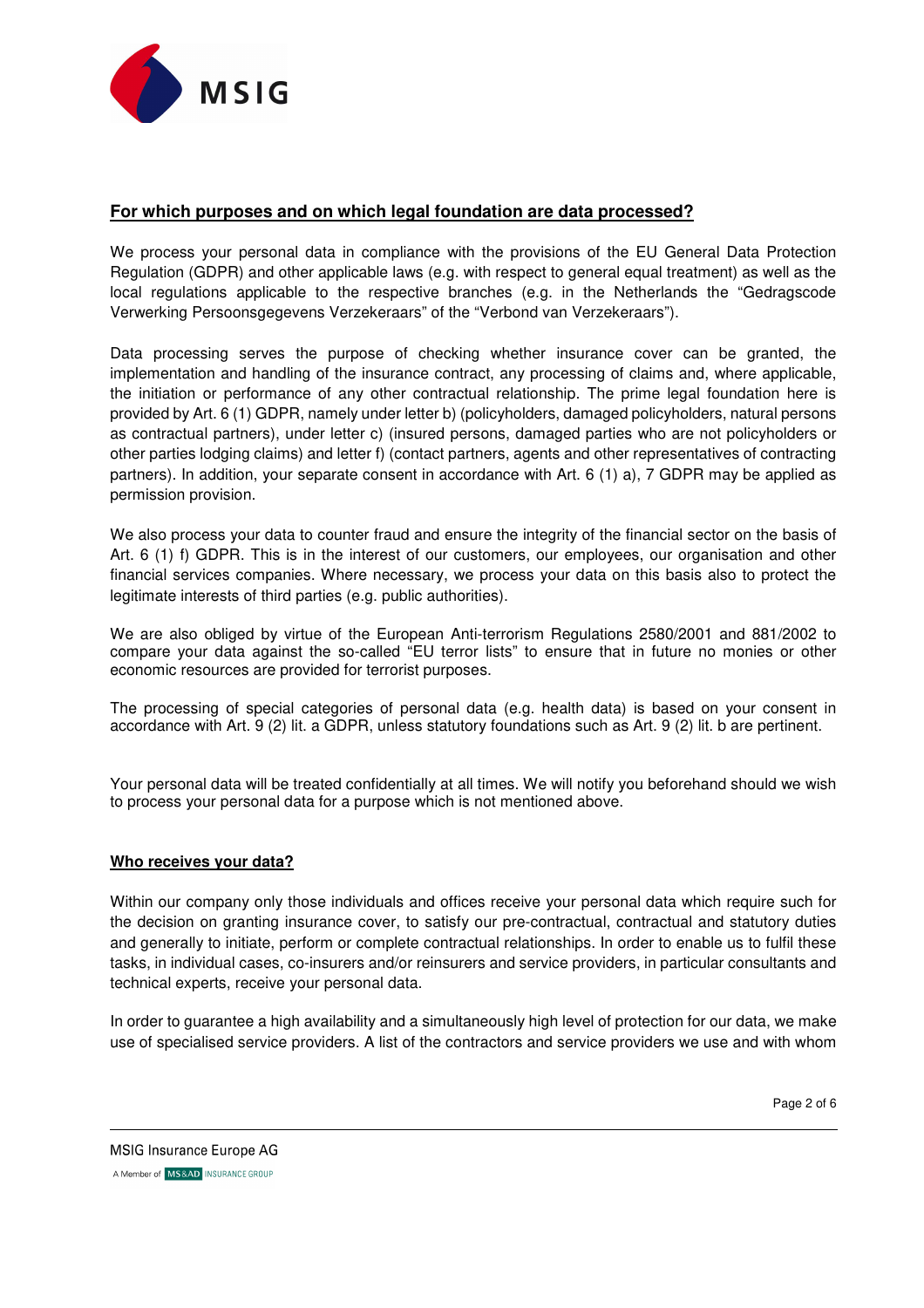

a not only temporary business relationship exists can be obtained on request using the above mentioned contact data.

# **Which data protection rights may you assert as data subject?**

You can obtain information on your stored personal data from the above mentioned address. You may also request that your data be rectified or erased under certain circumstances. You may also have a right to restriction of processing your data and a right to receive the data provided to you in a structured, commonly used and machine-readable format.

**Right to object** 

**You have the right to object to the processing of your personal data for purposes of direct advertising without stating the reasons. If we process your data to safeguard our justified interests, you can object to this processing on grounds relating to your particular situation. We will then no longer process your personal data unless we are able to demonstrate compelling legitimate grounds for the processing which override your interests, rights and freedoms or the processing serves the establishment, exercise and defence of legal claims.** 

#### **Who can you complain to?**

You have the possibility to address a complaint to the above mentioned data protection officer or to a data protection supervisory authority. The data protection supervisory authority responsible for us is as follows:

Landesbeauftragte für Datenschutz und Informationsfreiheit Nordrhein-Westfalen (Regional officer for data protection and freedom of information in North Rhine-Westphalia) Kavalleriestraße 2-4 40213 Düsseldorf

Tel.: 02 11/384 24-0 Fax: 02 11/384 24-999

E-mail: poststelle@ldi.nrw.de Website: https://www.ldi.nrw.de

You can also contact the data protection supervisory authority in your country of residence. An overview of the data protection supervisory authorities in the countries in which MSIG Insurance Europe AG has branches can be found at the end of this information.

Page 3 of 6

MSIG Insurance Europe AG A Member of MS&AD INSURANCE GROUP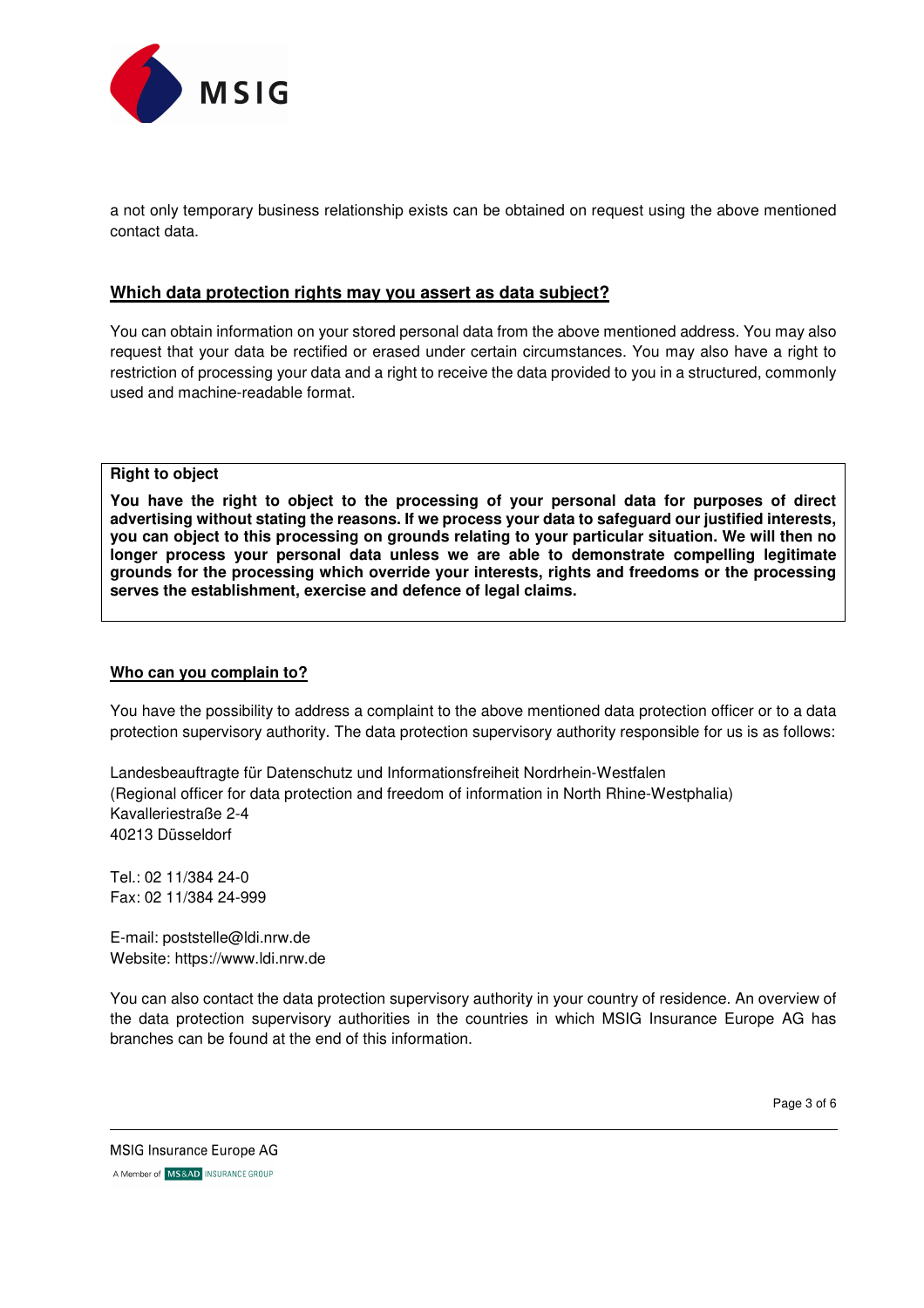

# **How long are your data stored?**

We delete your personal data as soon as they are no longer necessary for the above mentioned purposes. After the end of the insurance contractual relationship, your personal data are stored for as long as we are obliged to do so by law. This is regularly derived from the legal duties to provide evidence and store which are regulated inter alia in the Commercial Code and the Tax Code. Accordingly, the storage periods are up to ten years. It may also be the case that personal data are stored for the period in which claims may be asserted against us (statutory limitation period of three or up to thirty years).

# **Will your data be transmitted to a third country?**

If we transmit personal data to service providers or Group companies outside of the European Economic Area (EEA), the transmission shall be made only to the extent that the third country has been confirmed as having a suitable level of data protection by the EU Commission or where other suitable data protection guarantees (e. g. binding internal data protection provisions or EU standard contractual clauses) exist. You can request detailed information on this using the above mentioned contact information.

# **Are you obliged to provide your data?**

You are obliged to provide the personal data which are necessary to decide on granting insurance cover and to satisfy our pre-contractual, contractual (e.g. in the case of a claim) and statutory duties. Without these data we will be unable to make a decision on the granting of insurance cover or examine our obligations, e.g. the entitlement to any claim.

If you are our contracting partner as a natural person (no insurance contract), you are similarly obliged to provide the personal data which we require for the decision to enter into a contractual relationship with you or to satisfy our pre-contractual, contractual and statutory duties. Without these data we will be unable to make a decision on the conclusion of a contract with you or to perform the contract.

If you are our contact partner, representative or other agent of one of our contracting partners (no insurance contract) as a natural person, you are not obliged to provide us with your personal data unless this has been contractually agreed with the contracting partner. By providing us with your personal data you make communication with you or the contracting partner considerably easier and, accordingly, make communication more difficult by not providing us with your data.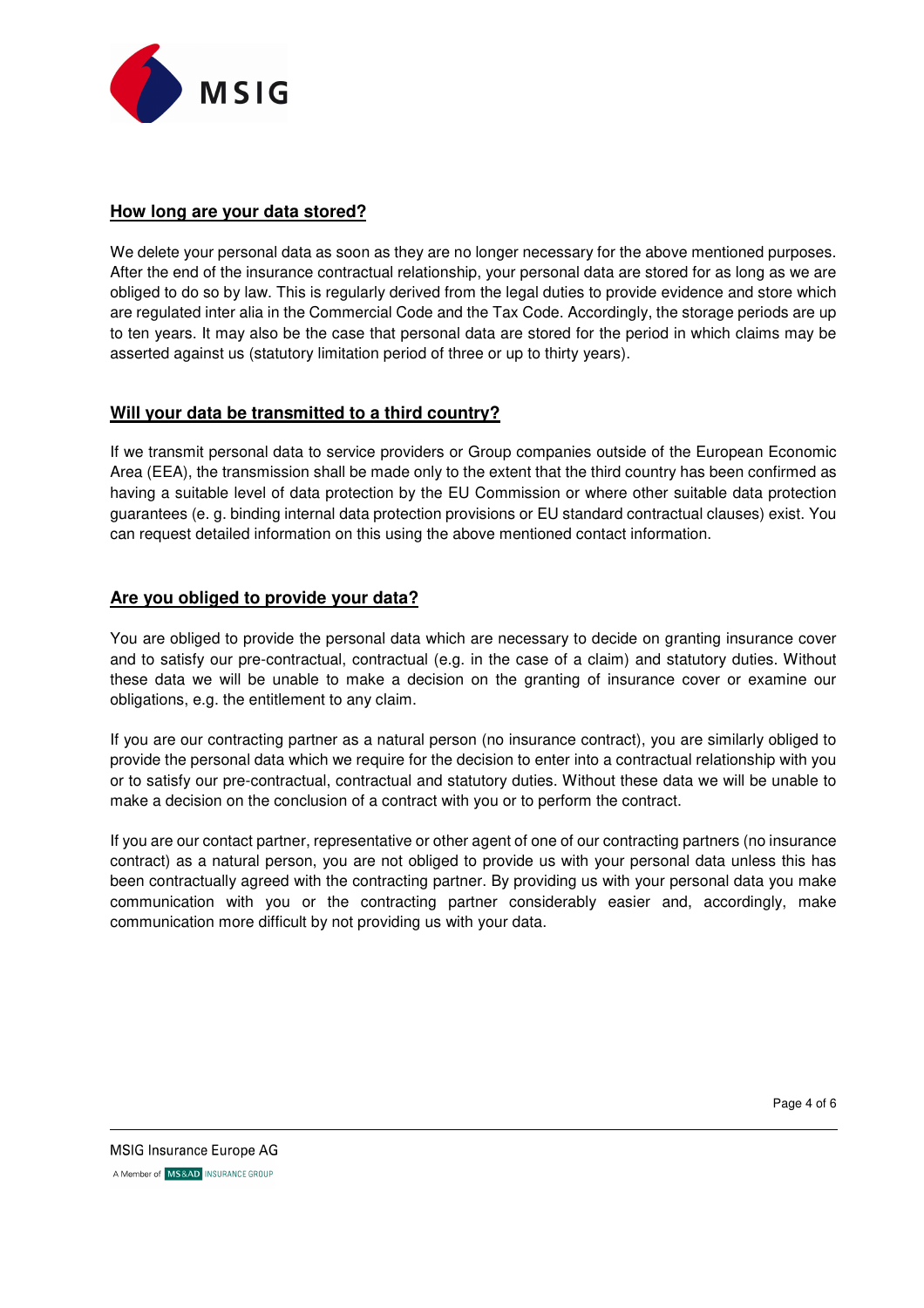

# **Overview of the data protection supervisory authorities in the countries where MSIG Insurance Europe AG has branches:**

#### **Belgique**

Autorité de protection des données (APD) Rue de la Presse 35 1000 Bruxelles

Téléphone : +32 (0) 2 274 48 00 Téléfax : +32 (0) 2 274 48 35

Courriel : contact@apd-gba.be Site internet : https://www.datenschutzbehorde.be

#### **France**

Commission Nationale de l'Informatique et des Libertés 3 Place de Fontenoy TSA 80715 F - 75334 Paris cedex 07

Téléphone : + 33 (0)1 53 73 22 22 Téléfax : + 33 (0)1 53 73 22 00

Courriel : webmaster@cnil.fr Site internet : https://www.cnil.fr

## **Italia**

Garante per la Protezione dei Dati Personali Piazza Venezia n. 11 I - 00187 Roma

Telefono: + 39 06 69 677.1 Telefax: + 39 06 69 677.785

Email: protocollo@gpdp.it Homepage: https://www.garanteprivacy.it